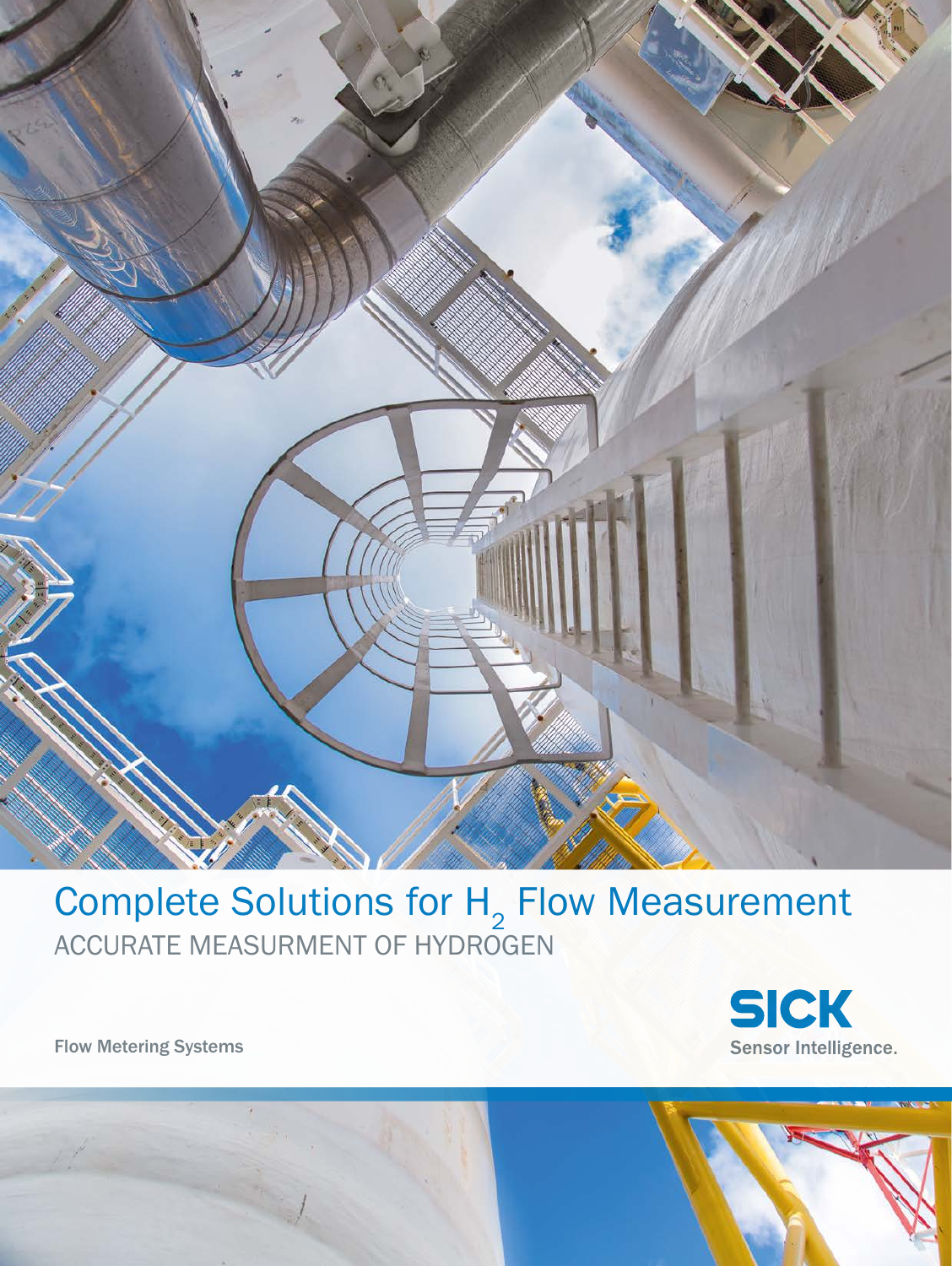# ENVIRONMENTALLY-FRIENDLY HYDROGEN – THE ENERGY CARRIER OF THE FUTURE

The interest in renewable energy generated from wind, water, sunlight and biomass will continue to grow globally during the coming years in order to reduce the consumption of traditional fuels and thereby protect the environment. Hydrogen is the latest trend in the current climate discussion. It is particularly interesting because it can be produced with the help of renewable energy, has a carbon neutral footprint, and produces only water when it is burned. Up to 10 % hydrogen is already being fed into some natural gas networks today.

Hydrogen can be used in many ways, for example to power land vehicles, trains, ships and aircraft, to produce synthetic fuel, in the steel and cement production, as fuel for turbines or to heat buildings – the applications are nearly endless. SICK offers a range of intelligent sensor solutions throughout the entire value chain.

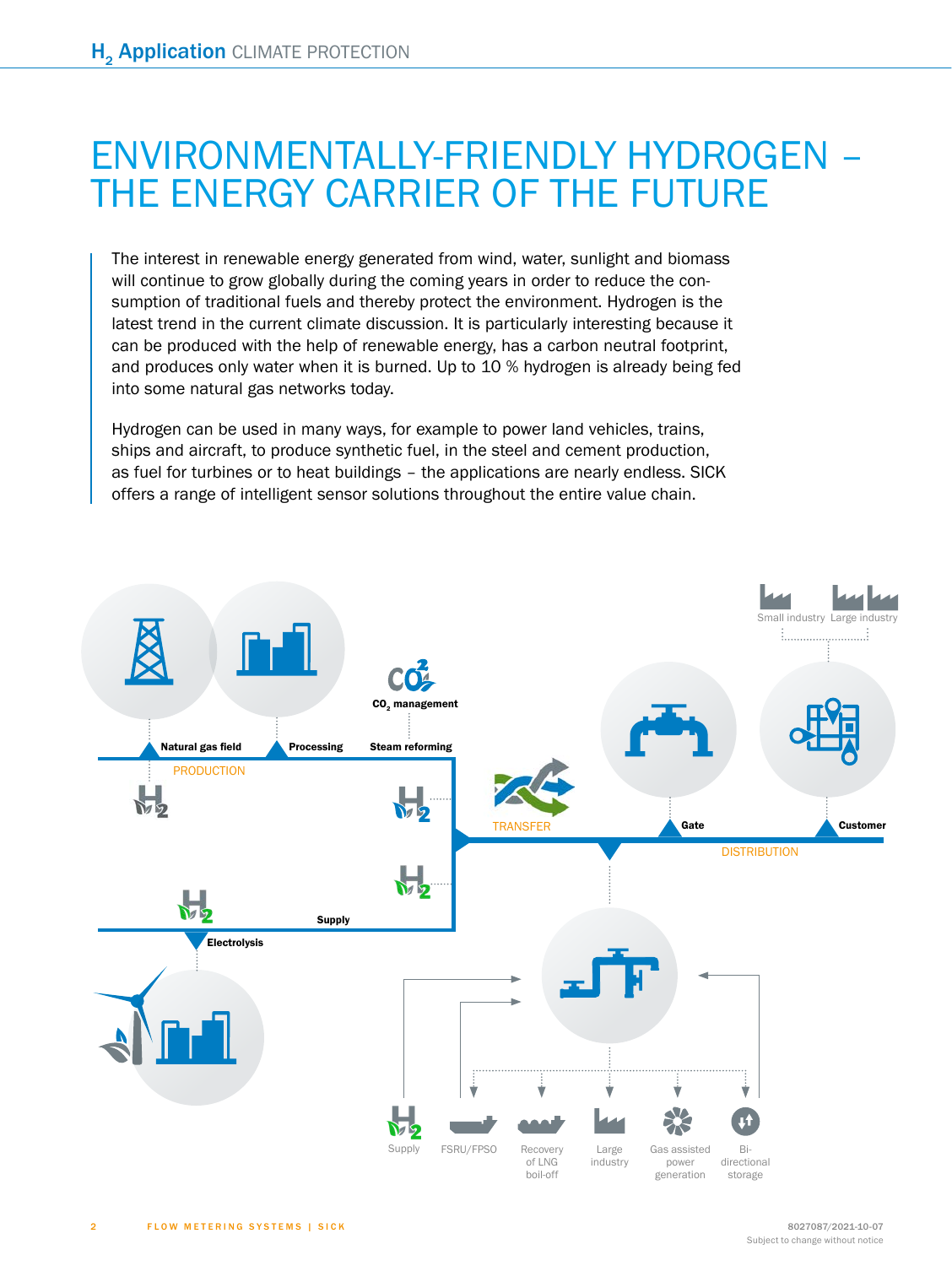### SICK sensor solutions for clean industries

Hydrogen changes hands several times from production to the end consumer. The ability to accurately determine the gas volume at each transfer point for billing purposes is essential to the acceptance and commercial success of hydrogen as an energy carrier. The purity of the hydrogen is also of significant importance. Contaminated hydrogen may contain sulfur components, ammonia or hydrocarbons in various mixtures and concentrations and, for example, have a detrimental effect on the service life of fuel cells. Different technologies, each with their typical measurement advantages, will be suitable for quality testing depending on the requirements. When natural

gas is mixed with hydrogen, completely different measurement characteristics apply. The ultrasonic gas flow meters and gas flow measuring instruments from SICK reliably measure different gas mixtures in the gas network or in power-to-gas systems and are easy to integrate into the existing measuring technology. They are also rugged: hydrogen containing natural gas will not harm either the electronic enclosures and adapters or the media contacting parts such as ultrasonic probes, O-rings and flow conditions.

### Measuring tasks



#### Gas composition measurement

Measuring the gas composition shows exactly which gases the gas stream contains and in what quantities.



Volume measurement

The quantity measurement indicates the amount of gas that has flowed through the line. It takes place in the gas flow meter, which then outputs the measured values to the flow computer.



Pressure measurement

Monitoring the pressure in the pipeline and responding to changes is important because gas pressure and gas volume are interdependent.



Temperature measurement

**Temperature** monitoring is just as important as pressure measurement, as gas expands or contracts due to temperature changes.



Flow calculation

The values for composition, quantity, temperature and pressure serve as variables for the calculation of the calibrated gas flow rate.



Supervisory system

The supervisory system provides an overview of all measurement activities. It records the data of the measuring components and transmits them to the main plant control system.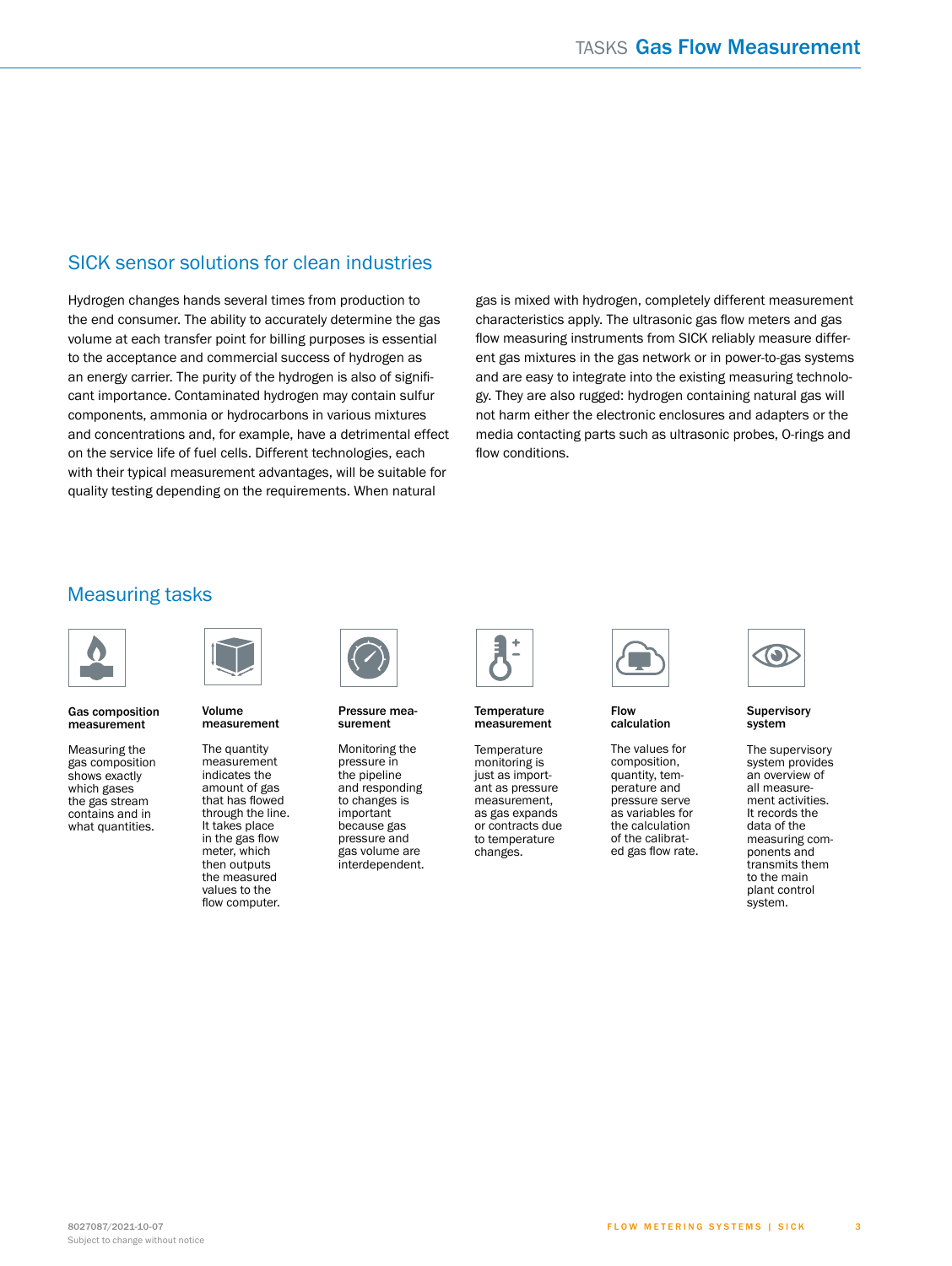### COMPLETE SOLUTIONS FOR GAS FLOW MEASUREMENT

The FLOWSKID and FLOWRUN complete solutions from SICK offer complete turnkey solutions for gas flow measurement. The flow metering systems can be flexibly configured and provide highly accurate measurement data. At the heart of our solutions is a FLOWSIC600 or FLOWSIC600-XT gas flow meter, which makes these systems very reliable. The metering skids can be expanded to include TDLS gas analyzers, gas chromatographs, etc. and flow computers and thus individually adapted to application requirements.



**FLOWSKID** Reliable complete solution for fiscal measurements.

 $\rightarrow$  www.sick.com/flowskid



GAS FLOW METERS: FLOWSIC600 Gas flow meters for custody transfer and process applications.

g www.sick.com/flowsic600

### GAS FLOW METER: FLOWSIC600-XT

Perfect combination: Can be integrated into all custody transfer applications and connected to all common flow computers.



www.sick.com/flowsic600-xt

#### PROCESS GAS ANALYSIS SYSTEM: TRANSIC EXTRACTIVE

Oxygen measurement for any application





#### EXTRACTIVE GAS ANALYZER: GMS800

Customized gas analysis for process and emission monitoring.

. . . . . . . . . . . .



 $\rightarrow$  www.sick.com/gms800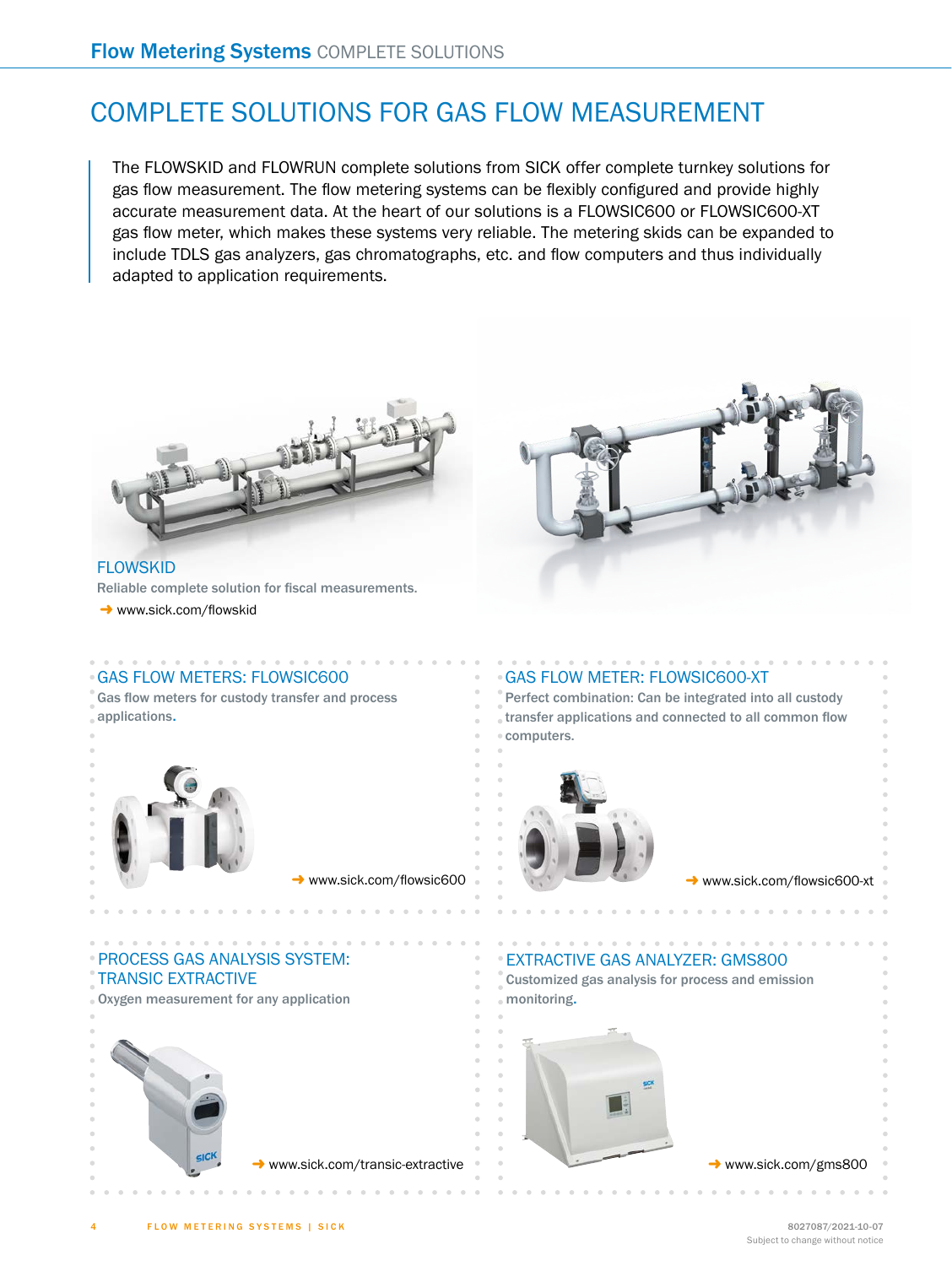## FLOW METERING SYSTEMS: MINIMAL MEASUREMENT UNCERTAINTY. PRECISE MEASUREMENT. INDIVIDUAL EXPANSION POSSIBLE.

 $\rightarrow$  www.sick.com/flow-metering-systeme



**FLOWRUN** Modular solution for fiscal measurements.  $\rightarrow$  www.sick.com/flowrun



www.sick.com/flowskid

SHELTER SOLUTIONS: Space and protection for measurement and analysis technology.



 $\rightarrow$  www.sick.com/sheltersolutions

### DIGITAL FLOW SOLUTION: FLOW-X

The optimal flow computer for gas measurements using ultrasonic gas flow meters.



www.sick.com/flow-x

 $\overline{\mathfrak{l}}$ 

SICK has many years of experience in all areas of gas flow measurement. For gas measurement applications, the system supplier provides you with numerous complete solutions tailored precisely to the respective requirements. From the concept to the analyzer to the gas flow meter: SICK offers you everything from a single source all over the world.

Special information "Complete solutions for CO<sub>2</sub> flow measurement":  $\rightarrow$  www.sick.com/8026625

5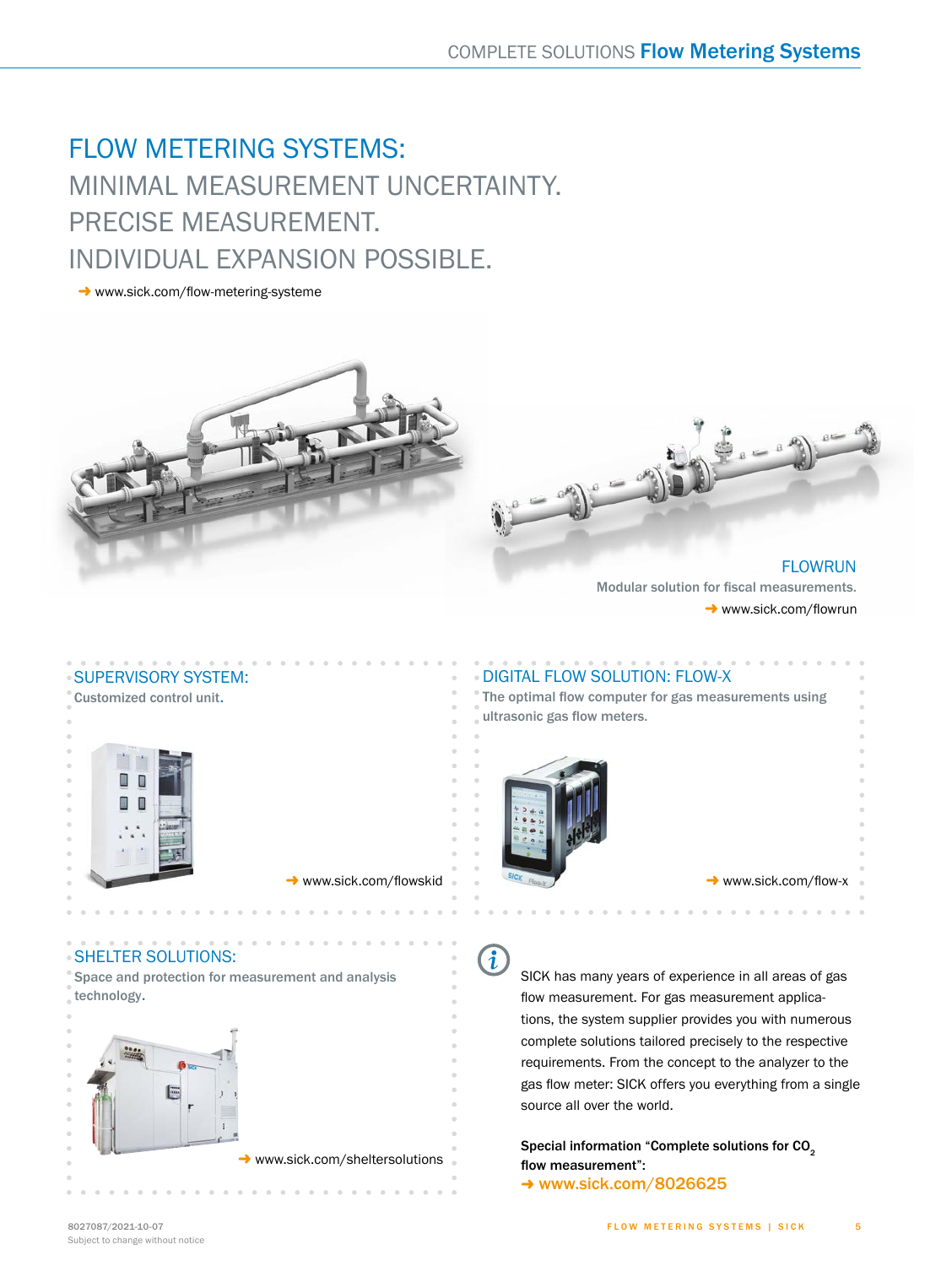### MODULARITY FOR OPTIMAL SYSTEMS

SICK takes a solution-oriented 360° approach to provide customers with gas measurement solutions tailored to their individual requirements. Our customers benefit from detailed personal consultation and flexible service throughout the entire project – from project planning to lifetime maintenance. Onestop shopping means improved schedules, lower costs and reduced risk.

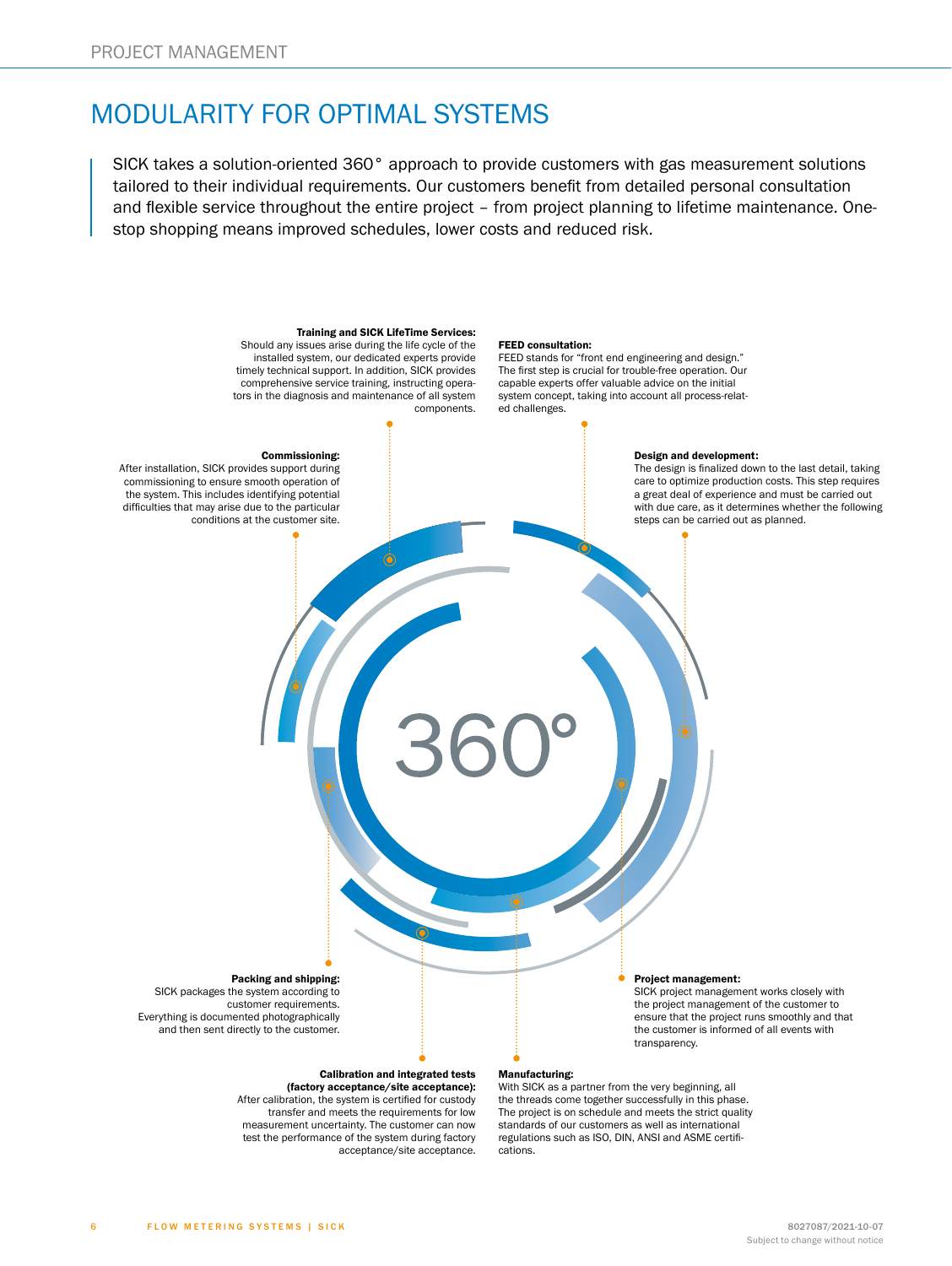### WORKING WITH SICK IN A DIGITAL WORLD

Make your digital business environment comfortable

#### Find a suitable solution in next to no time

- Online product catalog
- Application Solver
- Online configurators and selectors

### My SICK is your personal self-service portal

- Open around the clock
- Clear product information
- Company-specific price conditions
- Convenient ordering process
- Document overview
- Availability and delivery times

#### Register now:

→ [www.sick.com/myBenefits](http://www.sick.com/myBenefits)

#### Even more value

- Digital Customer Trainings  $\rightarrow$  [www.sick.com/c/g300887](http://www.sick.com/c/g300887)
- Digital Service Catalog  $\rightarrow$  [cloud.sick.com](http://cloud.sick.com)
- SICK AppPool  $\rightarrow$  [apppool.cloud.sick.com](http://apppool.cloud.sick.com)

### SERVICES FOR MACHINES AND SYSTEMS: SICK LifeTime Services

The sophisticated and versatile SICK LifeTime Services perfectly complement the comprehensive SICK product range. Services range from product-independent consulting to traditional product services.

**24 7**

![](_page_6_Picture_22.jpeg)